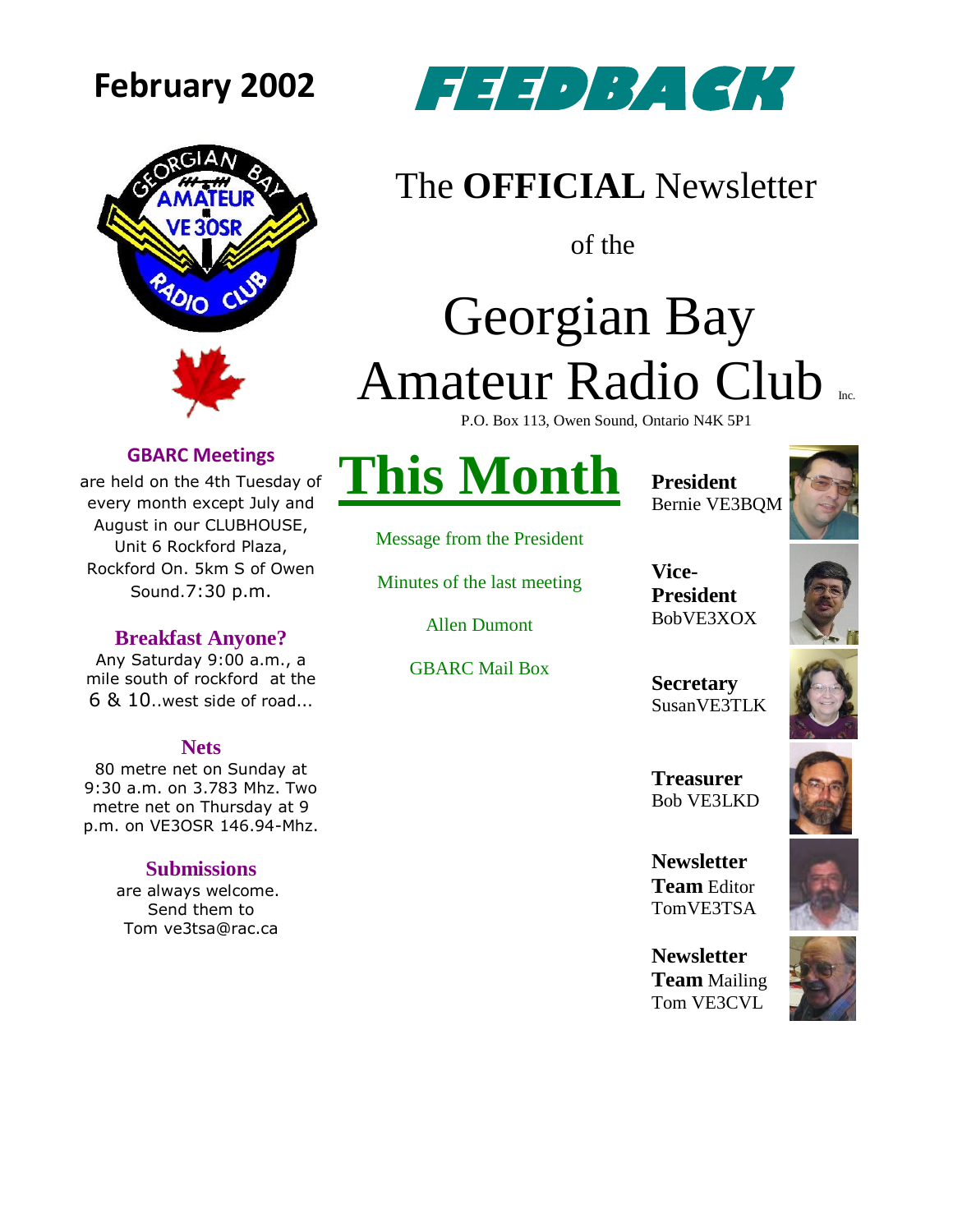

# **Message from the President**

Hello Everyone

To Start off I want to say thanks to Tom StAmand VE3TSA for the hard work and devotion he demonstrated as a true Amateur, I can't speak for him but I know he wants to see everyone benefit from his skills and efforts. The Basis/CW course is well under way, this is an 10 week undertaking for the club, although not all course segments are taken, you can still assist by being an instructor for one evening, that sounds harder than it is, we have instructor manual and slides, students have the study materials, all we need is you. If you wish to give a try, call me and I fill you in on the details, or you can visit the web page at http://greynet.net/~gbarc/ .

The general February 26 meeting is this coming Tuesday, at the clubhouse, 7:30 pm. I invited our students to attend, let us welcome them with our support.

This meeting will be very interesting, we will show you the video from last year Flower Pot expedition. Talk about a new event, were our services can be used, like the Billy Bishop Heritage Day at the airport, we were invited to great event in Owen Sound, and more.....

This years we have a special goal, something the club members have worked hard to make a reality, something that was needed, and many other thing had to be in place prior to this...and is now in it's place. We the club will be purchasing our very own HF Rig, here are the steps needed to meet this goal, at the meeting, a motion to purchase will be made, if you are in support of this goal, the club will purchase it, the members will volunteer there time to make breakfast for members the Saturday after each meetings, all profits will be put against the radio purchase fund.

You will have to decide what radio will best serve our needs, Yaesu FT-840, Kenwood TS50, Icom IC-718, all are in the \$1000.00 range, other suggestion are welcomed.

#### What will top all your efforts, so far, this club is still the best around.

In the planning stages for club activities, we have field day, 2002 Flower Pot expedition, BBQ party, Radio Station Tour, a welcome back party for Jim and Chris from the 7 month in the sun boat trip, let's save some snow in the fridge for them, haha. If you can think of other activities that you would like to see happen, let's make it happen.

> See you all at the meeting. Bernie Monderie Your President

PS: Executives, If I missed anyone in the address book, forward it to them and let me know.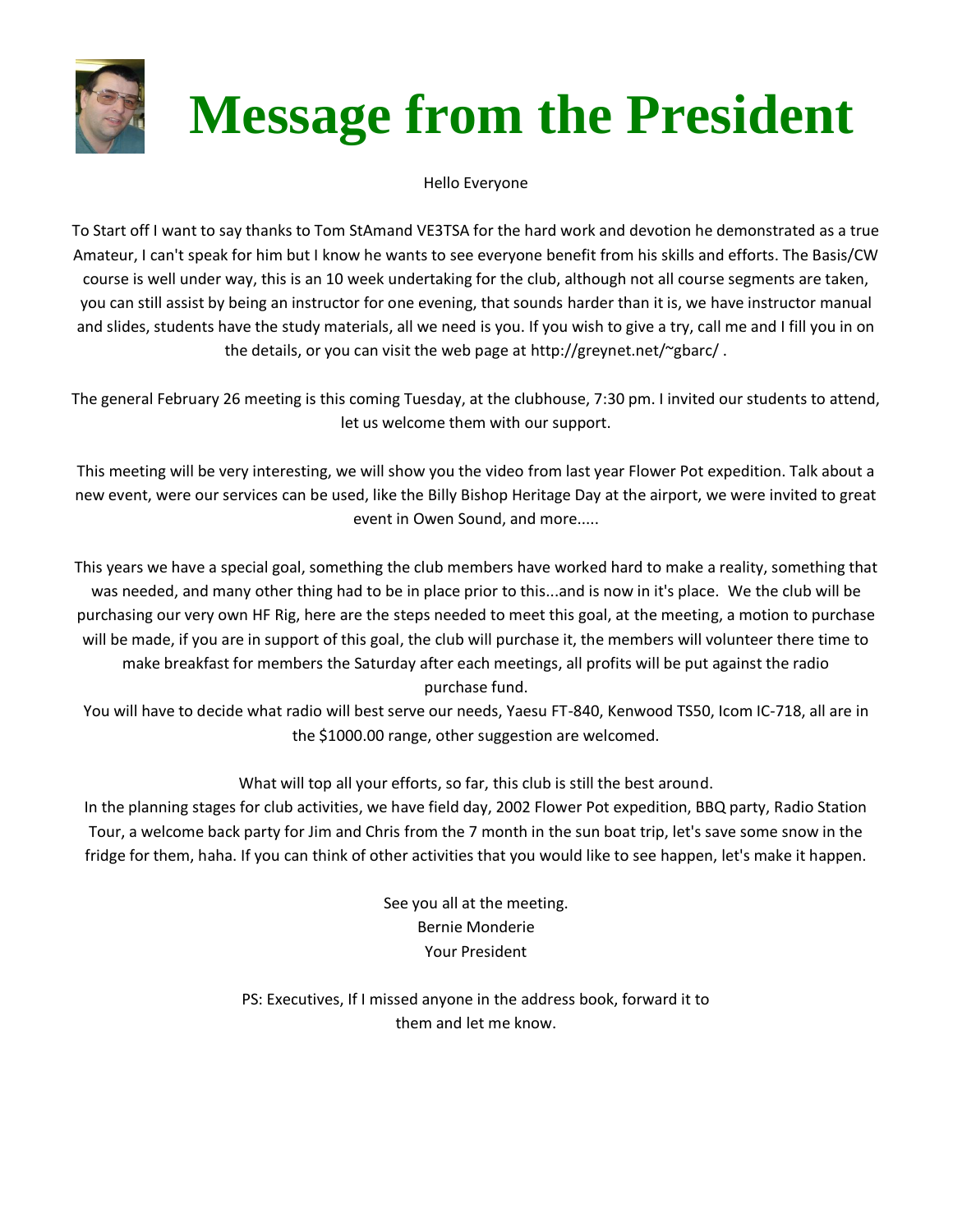

### **Georgian Bay Amateur Radio Club Minutes of Meeting**

Minutes of January 22, 2002 Meeting

The Meeting was called to order by President Bernie VE3BQM at 7:30 p.m.

Everyone was welcomed and introductions were made. The Treasurer's Report was given by Bob VE3LKD. Co-ax cable is available for purchase by members. Please note the correction to the November minutes. The repeater frequency for the GBARC Paisley repeater is 147.165.

#### **Old Business**

The Christmas Dinner was well attended and enjoyed by all. \$220.00 was collected and \$246.04 was spent on the dinner, door prizes, etc. The membership dues are now due. After January 31 newsletters will not be sent to those with unpaid memberships.

#### **New Business**

The basic radio course starts January 23. So far 5 people have signed up to take the course, others are welcome. The course will be for 10 weeks from 7 - 10 each Wednesday night at the clubhouse. Volunteer instructors are wanted. Please contact Tom VE3TSA to let him know which subject you would like to instruct.

Box VE3XOX gave information on the history of the IRLP system and instructions on how to use it on 146.73. The subject of Saturday breakfasts at the clubhouse was raised. The members were in favour of continuing, however, volunteers will be needed to organize them.

Suggestions from the members were requested as to what activities they would like to have carried out over the year. Some suggestions were Foxhunt, test your equipment night and children's activities/projects.

Give some thought to this and bring your ideas to the February meeting.

Barry VA3WBG will obtain information about GOTA (Guides On The Air). This will be held on February 16. Volunteers are welcome to help.

The Post Office Box is due for renewal. The cost is \$75. A motion was made by Joe VA3JNA and seconded by Jerry VE3HDH that we keep the Post Office Box and pay the \$75. Motion carried.

The Clubhouse renewal comes up at the end of March. A motion was made by Joe VA3JNA and seconded by Fred VA31CS that we renew the clubhouse for another year. Motion carried.

#### **Field Day will be June 29 - 30.**

Our condolences go out to Dieter VA3DST on the passing of his wife. A card from the club was given to him. A collection was made at the meeting of \$60.75 and given to Dieter to give to the charity of his choice.

Moved by Tom May VE3CVL and seconded by Bob VE3XOX that the meeting be adjourned. The meeting was adjourned at 8:32 p.m.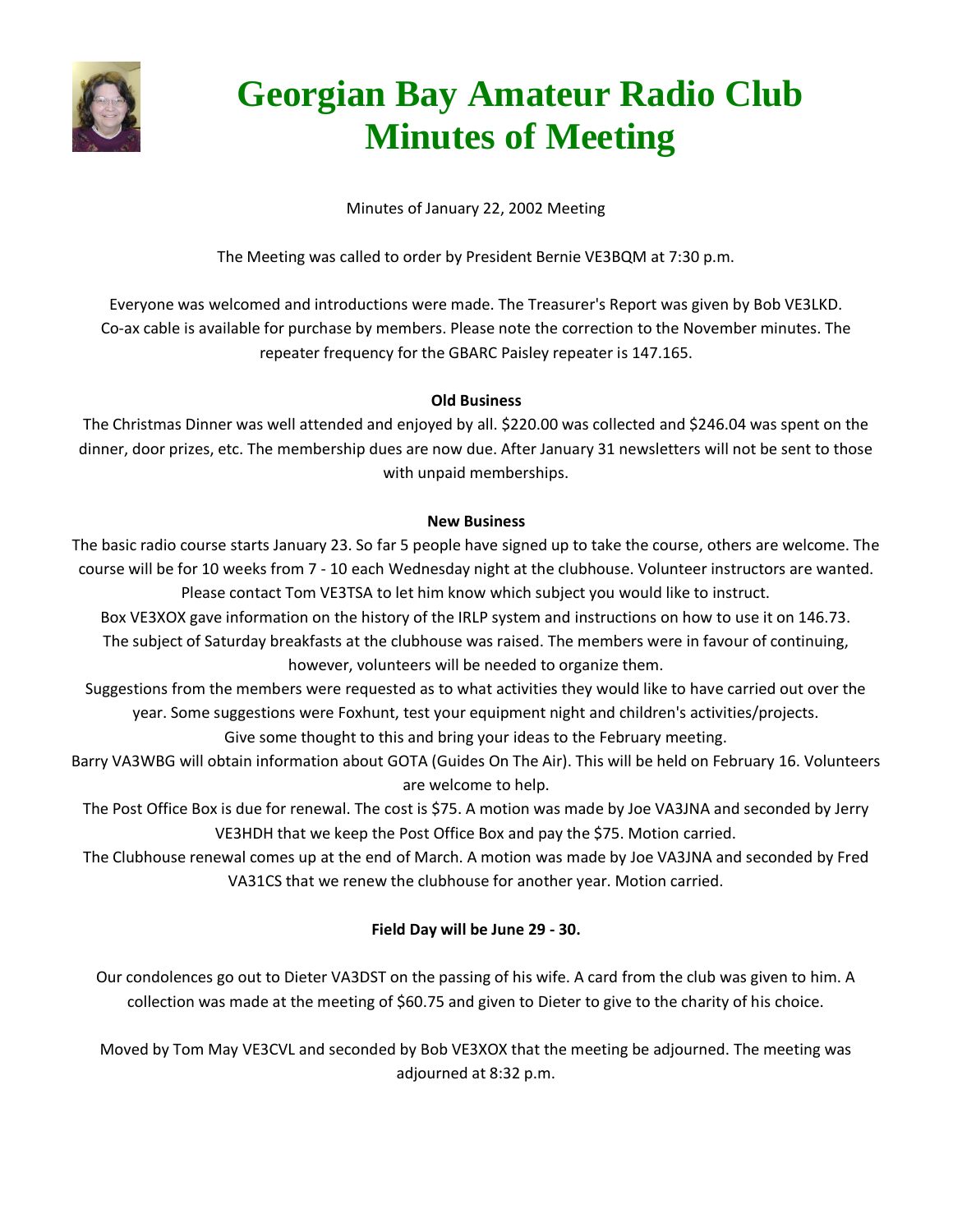

"No Greg went to the ham auction this afternoon, to get rid of a couple old radios that were cluttering up the place...Oh I think I hear him pulling in now!"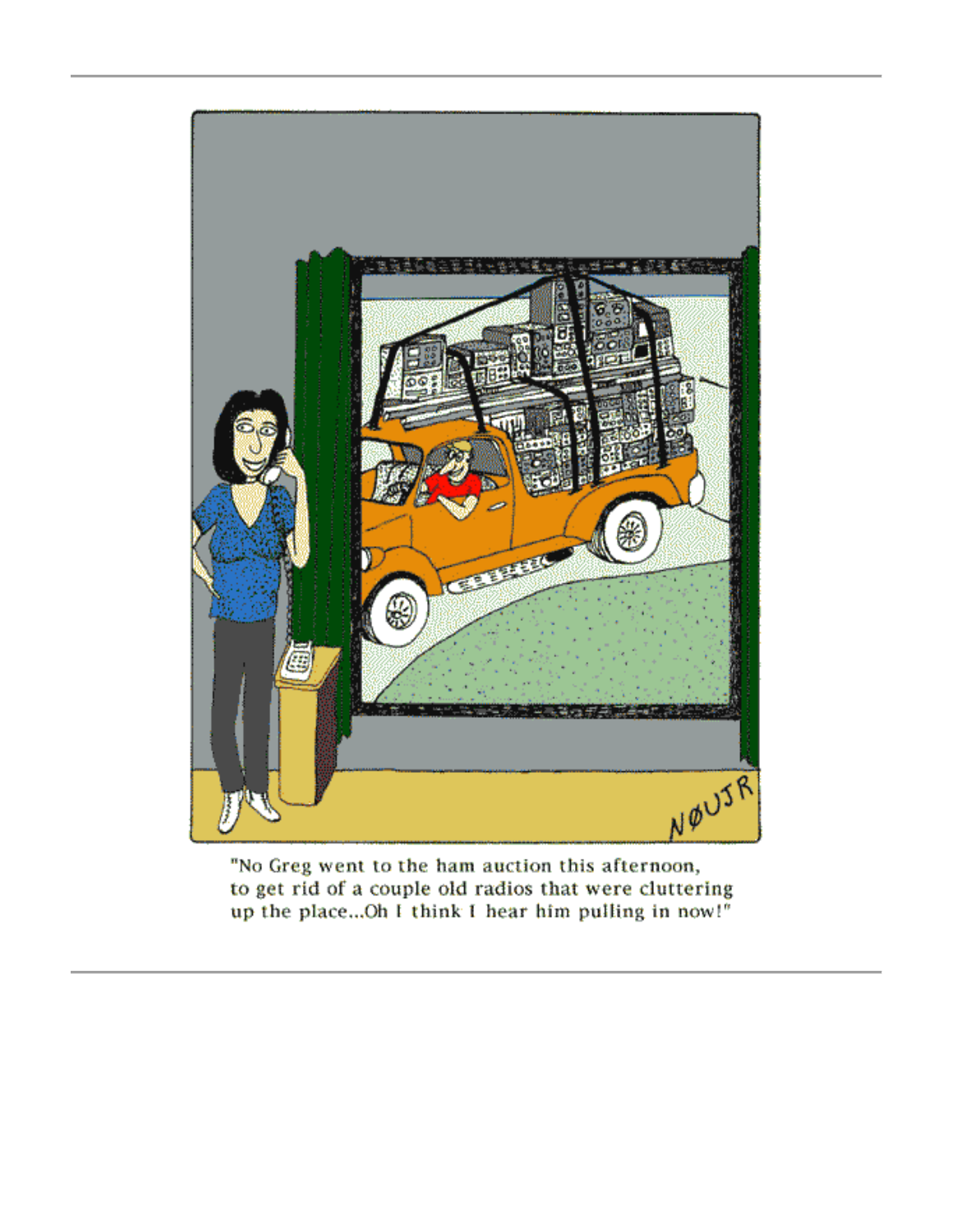

## ALLEN BALCON DUMONT

Was born in 1901, which makes him one of the first of our pioneers of electronics to be wholly a product of the 2Oth Century. His engineering career started in 1924 when, as a freshly appointed graduate, he joined the Westinghouse Lamp Corporation in Bloomfield, New Jersey, as an engineer in the development laboratory. Since the invention of the triode tube (Audion) by Lee De Forest, many of the large electrical firms who had interests in both communications and in electric light had used their technical knowledge of lamp construction (particularly the use of tungsten filaments sealed into glass) to manufacture tubes. The Westinghouse plant was one that had been partly converted to tube manufacture and, in 1924, the great radio boom started when RCA pioneered the use of radio as an entertainment medium. Du Mont, like so many engineers in the field at that time, found himself in at the start of something big. He transferred to the radio tube division at Bloomfield and started to apply mass production techniques to tube manufacture. Mass production was only just beginning to make a mark on car production (thanks to the work of Henry Ford) and its use on articles that were thought of as delicate scientific instruments was unheard of. In parallel with this effort, he also started to develop the first large-scale test equipment for radio tubes, the forerunners of our modern test rigs.

 The results of this truly engineering, as distinct from scientific, effort was felt all over the USA. An engineer, it is sometimes said, is one who can make for a penny what any fool could make for a dollar. Du Mont's work raised the production of the Bloomfield works to a staggering *50* thousand tubes of all types per day. This remarkable achievement established the young Du Mont as a production engineer of the first calibre and in 1928 he became Chief Engineer of the Dc Forest Radio Co. in Passmore, NJ, where his task was to modernize the plant and improve its productivity. This was no small job, because the Passmore plant was the 'oldest' radio tube manufacturing plant in the world. Having been set up by Lee Dc Forest to manufacture the first ever triode radio tubes it was full of relatively old equipment.

 Du Mont gave the De Forest plant the same thorough attention he had devoted to the Westinghouse factory but then turned his mind back to research, since he was convinced that the key to success in radio was continual research and development. He had been fascinated by the patents of Charles Jenkins, one of the US pioneers of TV in the '20s. Jenkins, like Nipkow in the 1870's and Baird in the '20s, used electromechanical methods (involving rotating mirror drums) which produced very low-definition pictures. Du Mont set up a sound and vision system in 1930 but came to the conclusion that such a system could not possibly provide pictures comparable to film movies. Unlike others at the time, he was convinced that nothing else but comparability with the movies would be good enough for public use and that only a fully electronic system could provide the quality of picture needed. This remarkably logical conclusion led him to the most important step of his life.

 In 1931, on his 3Oth birthday, Allen Du Mont set up his own business. The Allen B. Du Mont Laboratories existed to pursue a new technology - that of the Cathode ray Tube -as far as was possible.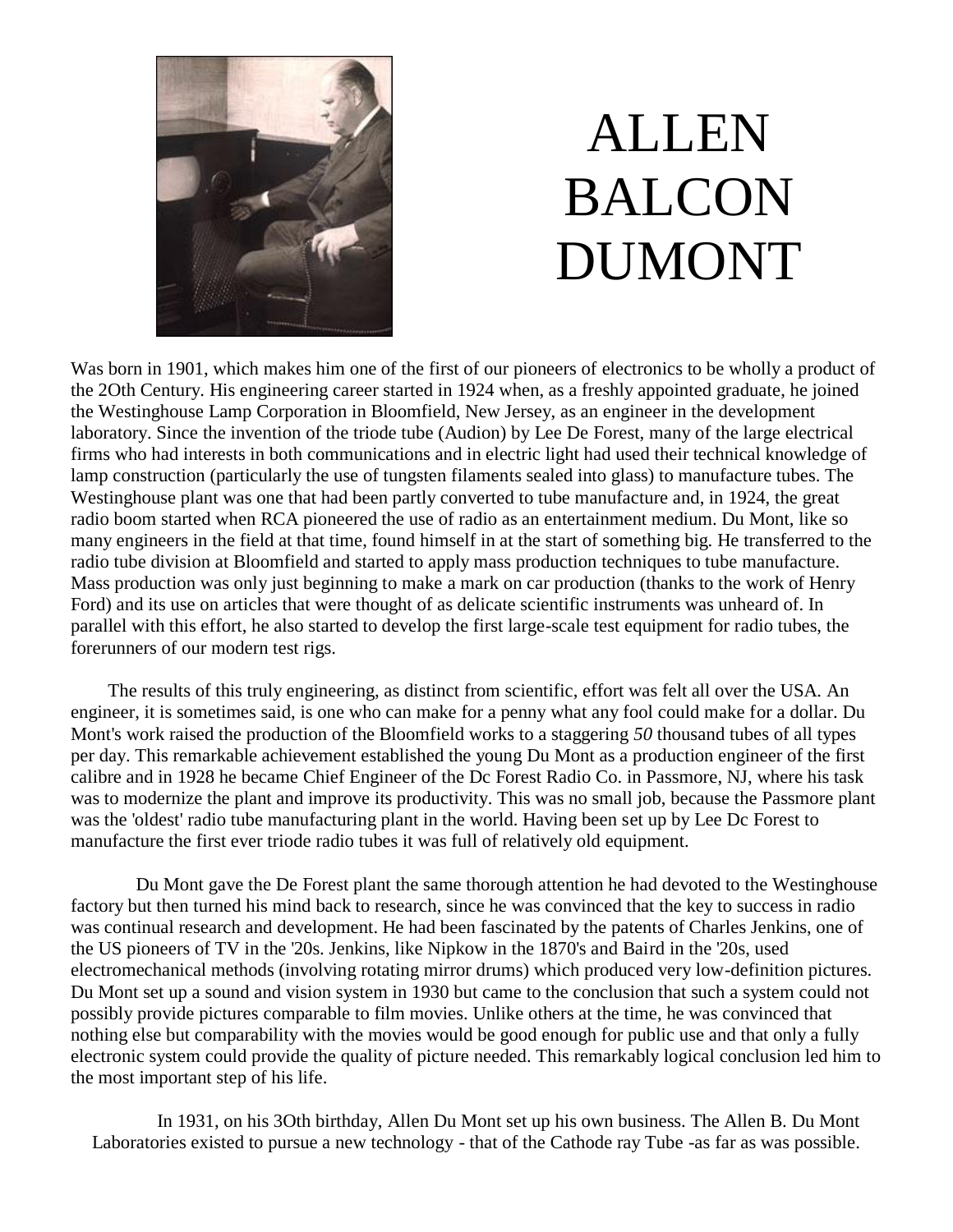

 At the time, the cathode-ray tube was a fragile piece of experimental glassware, a curiosity with few applications. Its design, in fact, had hardly changed since Braun invented it at the turn of the century. It would be hard to imagine anyone better suited to convert this primitive piece of glass plumbing into a piece of modern mass-produced scientific equipment and Allen Du Mont flung himself into his self-appointed task with relish. He rethought the design and construction of the cathode ray tube with the same energy and thoroughness as he had shown in the Westinghouse plant. He not only improved the primitive design of the tube, he also devised methods of production which were still in use for making experimental storage tubes in 1956*.* Seeing that no one else in the States was better equipped to make use of the new tubes, he went on to design his own oscilloscope, and built another production line for that.

 The Du Mont oscilloscope was a landmark in the history of electronic instruments. It was the first truly commercially available oscilloscope and was snapped up by laboratories all over the world. It had a good stable time base, a Y-amplifier with a previously unheard of bandwidth of nearly 1 MHz and it was rugged and dependable. It was to prove, in fact, to be the most significant product of the Du Mont Laboratories, far outshining anything else, and in World War lithe Du Mont oscilloscope was chosen by all three military services.



 Meanwhile, however, Du Mont's work on the oscilloscope was financing TV receiver techniques. He was following closely the work of Zworykin at RCA, convinced that this line was going to result in the allelectronic TV system he had dreamed of. Zworykin, in the USA, and Schoenberg's team at EMI in England, both came up with the same answer - identical systems - in 1936 and Du Mont was able to manufacture TV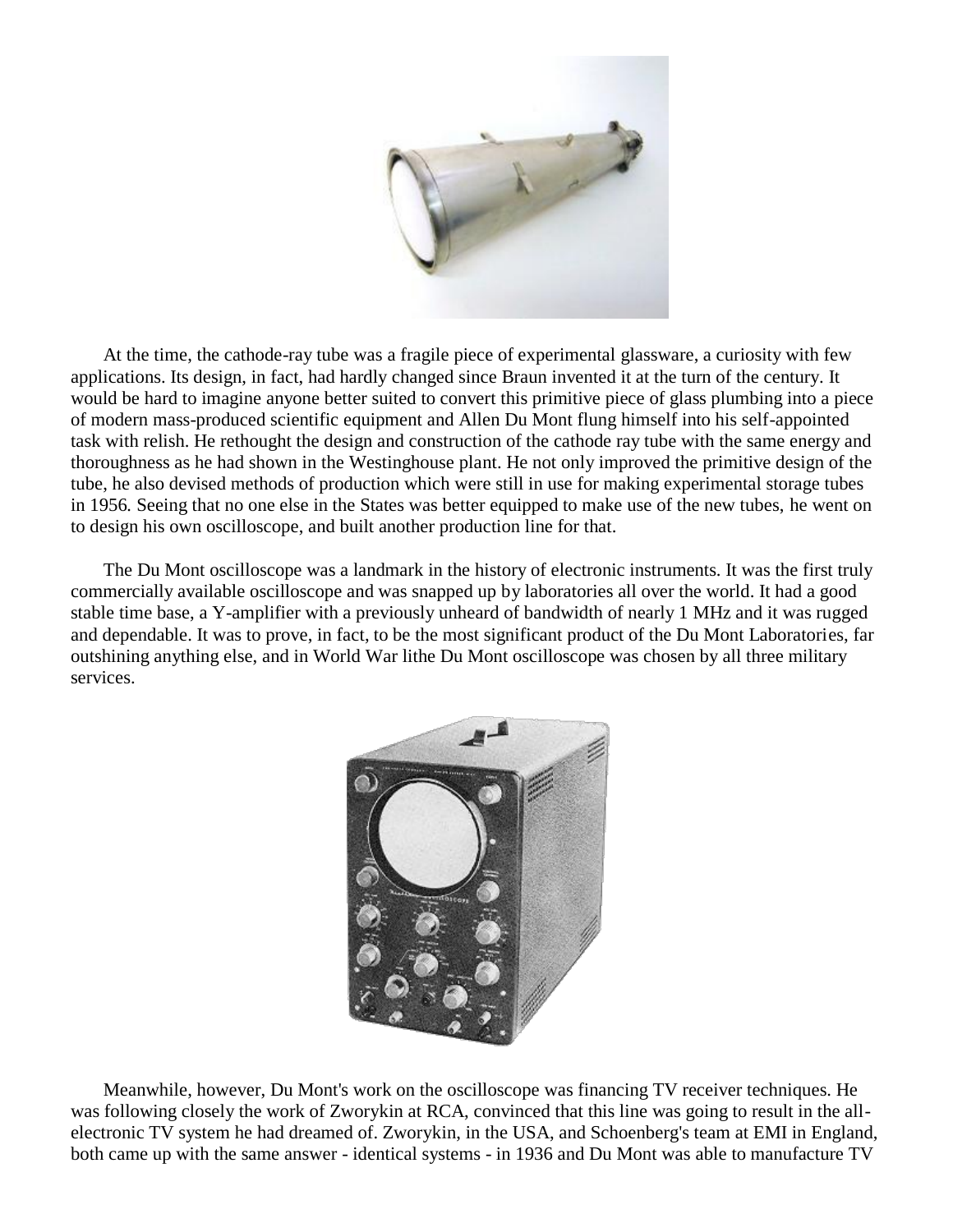receivers and offer them for sale to the public in 1937.

 The glory was short-lived, however, because TV development was frozen by the outbreak of war. The Du Mont laboratories were turned over to the manufacture of radar tubes and other electronic equipment, while the production of oscilloscopes was trebled. The pioneering work on TV receivers was never resumed to any extent, despite Allen Du Mont's presence on the NTSC - the National Television Standards Committee - the body that, in the late '40s, came up with the famous specification for a colour TV system. By the time the Committee saw its recommendations emerging in the shape of the first RCA colour receiver, Du Mont was a sick man. He died in 1956.

 Allen Du Mont never attained the fame and glamour of some of our other subjects, but he was one of the engineers whose work laid the foundations for much that we take for granted today. For two generations of enthusiasts in the USA, the Du Mont oscilloscope was one of the attainable dreams, an instrument that made an amateur into a near professional. For that alone, his name will be remembered.

http://members.aol.com/aj2x/dumont.html

SHOEPPERLE- Joan Isabel

Suddenly at Grey Bruce Health Services, Owen Sound on Friday, January 18, 2002. Joan Shcepperle (nee Wice) of Bognor in her 69th year. Beloved wife of Dietrich (VA3 DST). Dear mother of Karl and Karan and her husband Todd Ludlam all of Owen Sound. Also survived by a sister Edna Boggle of Bognor, a brother Gordon Wice of Brandon, Manitoba and a sister-in-law Lory Schopperle of Calgary, Alberta. Aunt of Linda, Deborah, Christina, Ronald, Christopher and Terry and several great nieces, nephews and cousins. A memorial service will be held at the Kingdom Hall of Jehovah's Witnesses, Rockford on Saturday, January 26th at 1:30 p.m. Memorial donations to the Kingdom Hall Building Fund or the Canadian Cancer Society would be appreciated and may be made through the TANNAHILL FUNERAL HOME, 376-3710.

> Your President Bernie Monderie ve3 bqm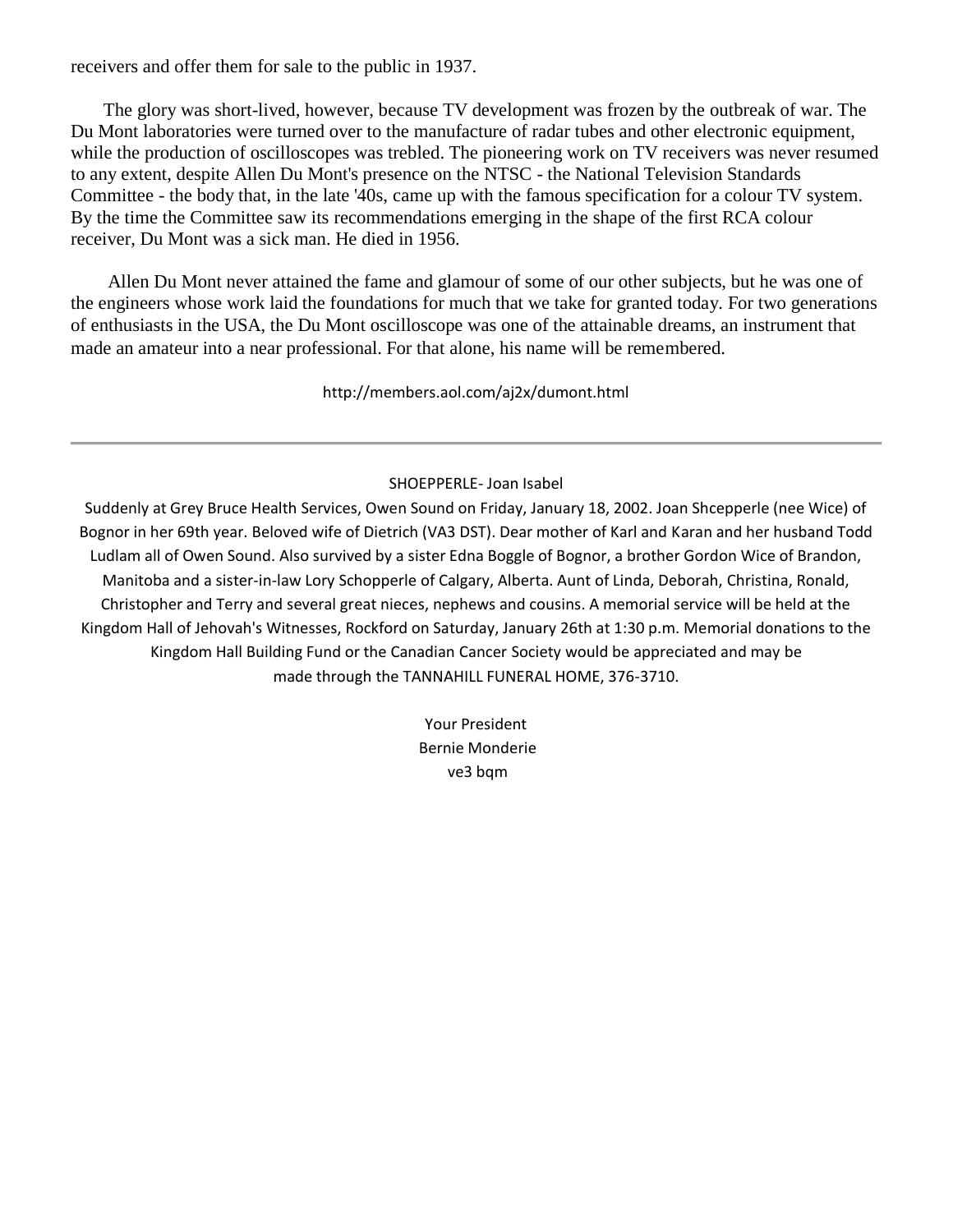### **From The Mailbox**

### **ZEROBEAT**

#### THE **BRUCE AMATEUR RADIO CLUB NEWSLETTER**

IS NOW POSTED 73 DE JIM COVERLEY VE3OVV http://www.brucearc.on.ca

### When in Barrie stop in at the **Barrie Amateur Radio Club Meeting**

Georgian college, Rowntree Theatre Date: TBA Time: 7:30 PM 73 de ken ve3kpp

From: "Ron D Doyle" <n8var@juno.com> Sent: Sunday, February 03, 2002 9:00 PM Subject: IRLP in Owen Sound

> $>$  $\geq$

I was up in Owen Sound last weekend (last weekend of January) with the Boy Scouts camping in Harrison Park. We had a group of about 145 scouts and scouters this year. A group of US BSA troops from the Dayton area have been coming up to the Winter Camporee for probably almost 15 years. I have been up for the last 4 years. I was listening on your repeater Saturday after noon thinking it was only a local repeater. I was real surprised to hear California and gave them a call. Managed to talk to several states including Anchorage Alaska. What a surprise! There were several scouts and leaders with me at the time. It was a very impressive show and the guys on the radio were really good about explaining what was going on. I am bringing up the discussion in my Huber Heights Amateur Radio Club to see what interest I can get and start the investigation phase to see if we want to join in. I don't know if we are prepared to support a full time interenet connection even if we can turn the link on and off. But anyway I am getting some discussion started. I saw your post on the IRLP news group digest and want to say hello and thanks for providing the service.I know a couple of Girl Scout troops here and will ask around to see if they are interested in trying some HF to talk with other Girls around the world. I don't think there is an IRLP repeater close enough to me to be able to get into so will have to stay with the HF route. So Thanks! and 73 de Ron, N8VAR